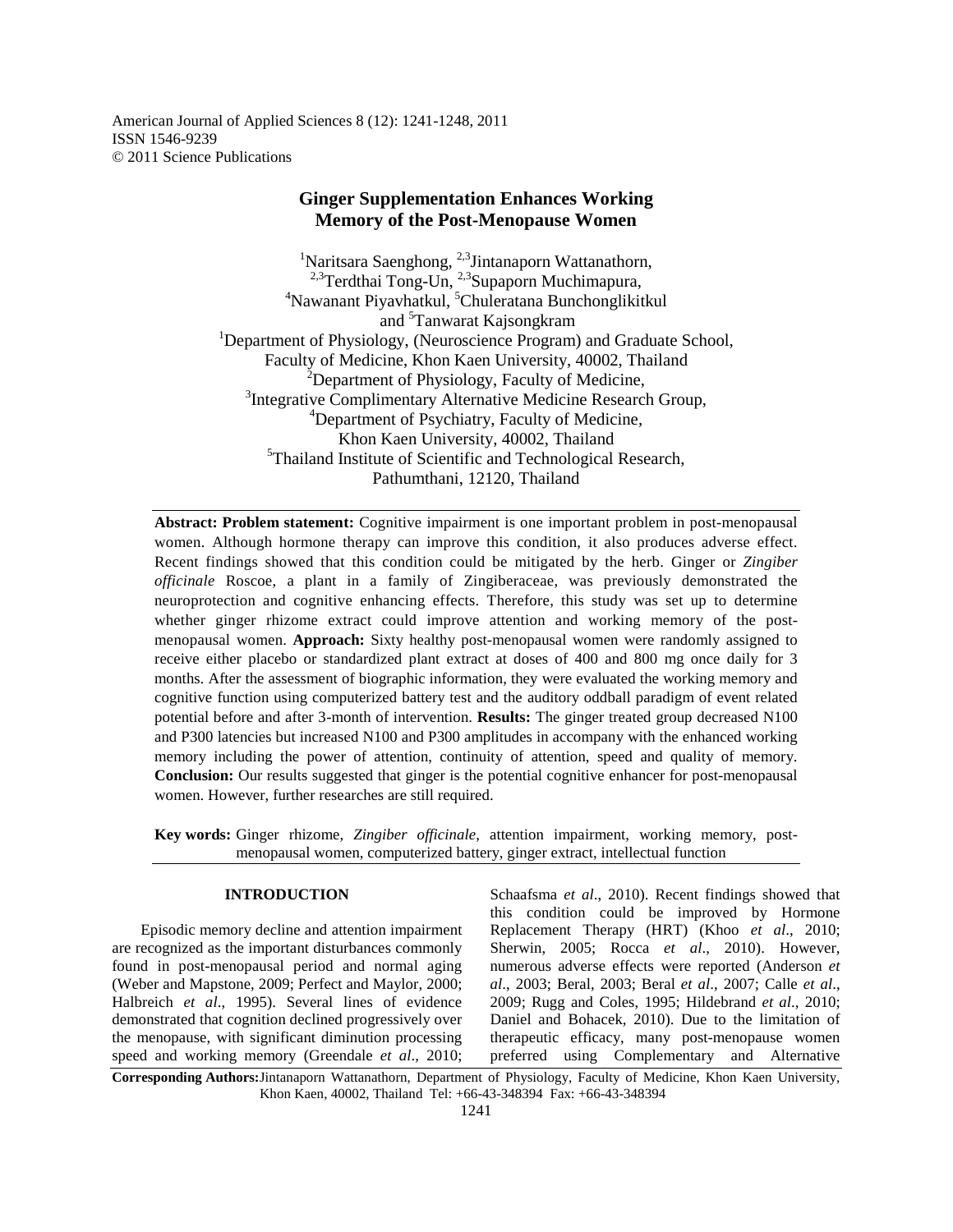Medicine (CAM) therapies (Borrelli and Ernst, 2010). Herbal medicine and dietary supplements is the most commonly used strategies among various alternative strategies (Low, 2005; Kronenberg and Fughh-Berman, 2002; Wattanathorn *et al*., 2008a; 2008b; Tong-Un *et al*., 2010). Ginger or *Zingiber officinale* is belonging to Zingiberacae family. It has been long-term used as both spicy and medicine in Asian, Indian and Arabian folklore. The rhizome of *Z. officinale* exhibits a wide range of pharmacological properties including antilipidemia (Verma and Bordia, 2001), anti-emetic (Langner *et al*., 1998), anti-inflammation and antiarthritis (Srivastava and Mustafa, 1992). In Ayuraveda, Traditional Chinese Medicine and Arabic Medicine, ginger has been reported to use for managing memory impairment either as ginger extract, ginger tea or as ingredient in food formulations and preparation (Keith, 2006). Recently, it was found that ginger could suppress acetylcholineasterase (Oboh *et al*., 2010) and improved memory impairment in animal model of stroke (Watthanatorn *et al*., 2011). Although ginger has been long-term used in traditional folklore to enhance memory, less clinical evidence is available until now. Therefore, the present study was carried out to determine the effect of ginger extract on working memory and attention in postmenopausal women.

#### **MATERIAL AND METHODS**

**Participants:** Sixty healthy Thai middle aged women (mean age 53.40±3.57 years) were recruited to participate in this project, which was approved by the Ethical Committee of Faculty of Medicine, Khon Kaen University. Prior to the investigation, each volunteer must sign an inform consent form, completed the medical healthcare questionnaire and the participants must also be screened for physical health by the physician in order to assure the health condition. Inclusion criteria are included healthy, middle-aged women between the ages of 50 and 60, who has experienced at least twelve consecutive months of amenorrhea. Exclusion criteria included any history of cardiovascular diseases, respiratory diseases, neuropsychological diseases, head injury, diabetes, cancer, alcohol addiction, smokers of more than 10 pieces per day. Any persons taking prescribed and nonprescribed drugs or nutraceutical compounds influencing the function of the nervous system were excluded. The study target was not elderly postmenopausal women. We also excluded very young and oophorectomized woman whom a fall in hormones could have more intense effect. The participants were randomly divided into 3 separated groups including placebo, *Zingiber officinale* 400 and 800 respectively.



Fig. 1: HPLC Chromatogram (high performance liquid chromatography) of *Zinigber officinale* extract. Column: Luna  $C_{18}$  4.6×150 mm. Mobile phase: water/acetronitrile (gradeint)

**The preparation of the standardized extract of**  *Zingiber officinale***:** A standardized extract of *Zingiber officinale* was prepared by the Thailand Institute of Scientific and Technological Research in Pathumthani, Thailand. Standardization and conformity of the extract were assured by strict in-process controls during manufacture and complete analytical control of the resulting dry extract. In brief, the dried ginger rhizome powder was extracted with 95% ethanol in a stainless steel tank for 5-10 days. The filtrate was evaporated to dryness under a vacuum at 35°C on a rotary evaporator. The production yield of the extract was 6.84% w/w. The phenolic compound of standardized ginger extract contained 7.33% w/w of 6-gingerol and 1.34% w/w of 6 shogaol. *Zingiber officinale* was analyzed by HPLC (high performance liquid chromatography) as shown on Fig. 1. This fingerprint has been prepared by Mrs. Tanwarat Kajsongkram, Thailand Institute of Scientific and Technological Research (TISTR), Pathumthani, Thailand

**Procedures and treatments:** This study was conducted as a 3 month, double-blind, placebo-controlled and randomized trial. A random list of numbers was generated by computer. After being randomly assigned to various treated groups, each participant received one capsule of either placebo or ginger extract at various doses ranging from 400 and 800 mg once daily. The placebo and ginger capsules had the same color, texture, size and odor. All participants were screened for their baseline intellectual function using Standard Progressive Matrices (SPM) in order to avoid confounding error induced by the intellectual function problem. Then, they were assessed the cognitive processing ability and working memory after 3 months of treatment.

**ERP recording:** All subjects were assessed for cognitive performance using the classic "oddball paradigm" of auditory event-related potentials (N100 and P300 amplitudes and latencies) (Kennedy *et al*., 2003). The Electroencephalogram (EEG) was recorded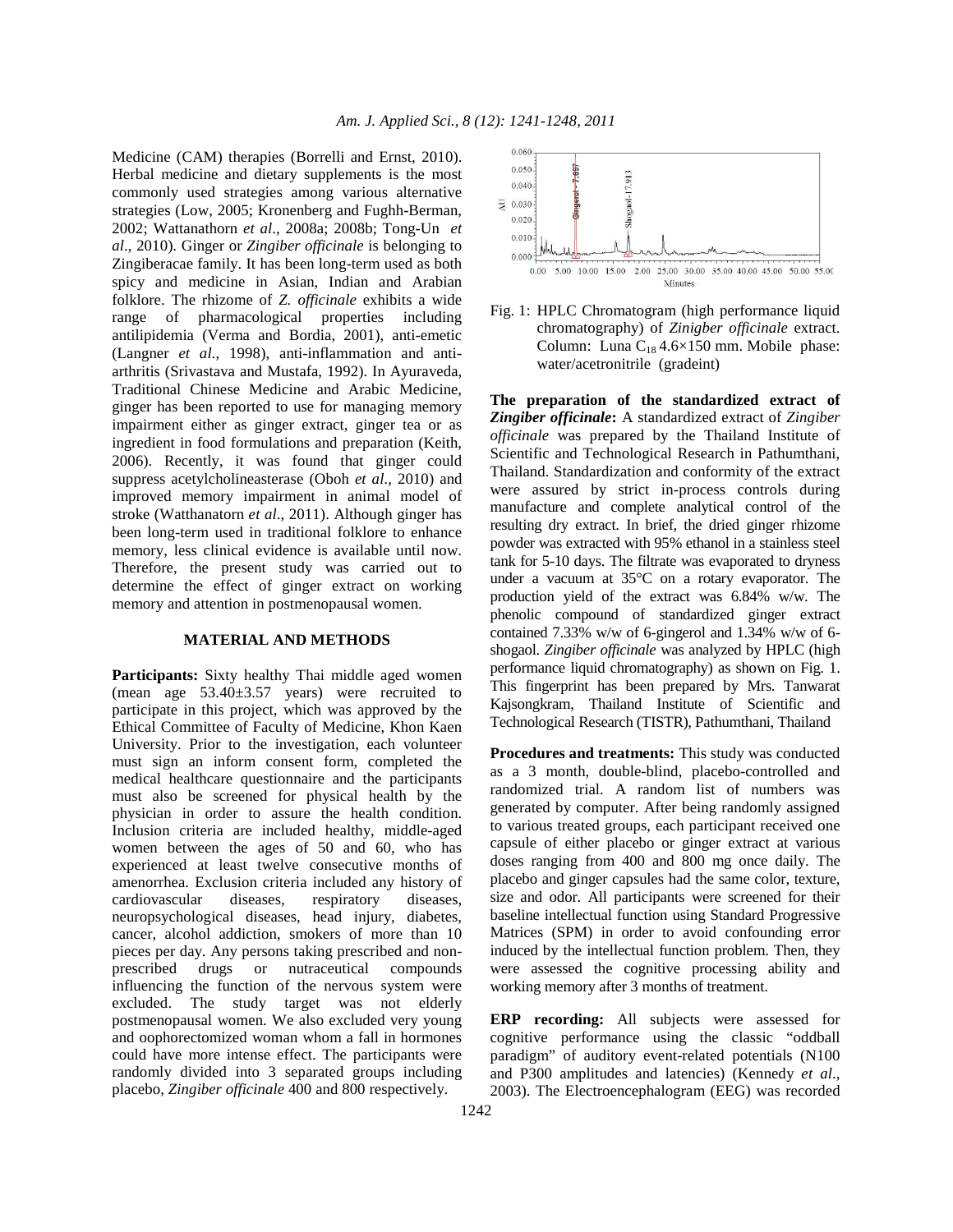via Cz and linked mastoids were used as reference for the electrode. The resistance of the electrodes was kept below 5 kohm. The analog filter band pass was 1-100 Hz (Drake *et al*., 1989). For each stimulus, an epoch of 500-ms duration including a 100-ms pre-stimulus period was extracted from the continuous EEG. Epochs with a voltage change below 0.1 µV or above 70 µV were rejected from further analysis.

**ERP measurement:** The subjects listened to a train of tone bursts presented binaurally through headphones. The standard stimuli had a tonal frequency of 650 Hz (60 dB, 200 ms) and occurred with a tonal frequency of 80%. The target stimuli had a tonal frequency of 1 kHz (60 dB, 200 ms) and occurred with a probability of 20%. All participants were informed to pay attention and mentally count infrequent target tones. Inter-stimulus intervals varied randomly between 1250 and 3000 ms. The N100 latency range was determined to be 65-135 ms and the P300 latency range was determined to be 280-375 ms. Both the latency and maximum amplitudes were measured for N100 and P300 deflections. Any peaks outside of this range were measured manually and all peaks were visually examined prior to measurement.

**Computerized assessment battery test:** The computerized assessment battery test was modified from the CDR computerized assessment battery test used in hundreds of European and North American drug trials. It is sensitive to acute cognitive improvements as well as impairments with a wide variety of substances (Moss *et al*., 1998; Wesnes, 2001). Presentation was performed using notebook computers with a highresolution VGA colour monitor and, with the exception of written word recall tests, all responses were recorded via a two-button (yes/no) response box. The entire selection of tasks took approximately 20 min. Tests were administered in the following order: word presentation, picture presentation, simple reaction time, digit vigilance task, choice reaction time, spatial working memory, numeric working memory, delayed word recognition and delayed picture recognition.

**Word presentation:** Fifteen words, matched for frequency and concreteness, were presented in sequence on the monitor for the participant to remember. The stimulus duration was 1 s, as was the inter-stimulus interval.

**Picture presentation:** A series of 20 photographic images was presented on the monitor at the rate of 1 every 3 s, with stimulus duration of 1 s, for the participant to remember.

**Simple reaction time:** The participant was instructed to press the 'yes' response button as quickly as possible every time the word 'yes' was presented on the monitor. Fifty stimuli were presented with an interstimulus interval that varied randomly between 1 and 3.5 s. Reaction times were recorded in milliseconds.

**Digit vigilance task:** A target digit was randomly selected and constantly displayed to the right of the monitor screen. A series of digits was presented in the centre of the screen at the rate of 80/min and the participant was required to press the 'yes' button as quickly as possible every time the digit in the series matched the target digit. The task lasted 1 min and there were 15 stimulus-target matches. Task measures were accuracy (%), reaction time (milliseconds) and false alarms.

**Choice reaction time:** Either the word 'no' or the word 'yes' was presented on the monitor and the participant was required to press the corresponding button as quickly as possible. There were 50 trials of which the stimulus word was chosen randomly with equal probability, with a randomly varying inter-stimulus interval between 1 and 3.5 s. Reaction times (millisecond) and accuracy (%) were recorded.

**Spatial working memory:** A pictorial representation of a house was presented on the screen with four of its nine windows lit. The participant was instructed to memorize the position of the illuminated windows. In 36 subsequent presentations of the house, one of the windows was illuminated and the participant decided whether or not this matched one of the lighted windows in the original presentation. The participant made their response by pressing the 'yes' or 'no' response button as quickly as possible. Mean reaction times were measured in milliseconds and the accuracy of responses to both original and novel (distractor) stimuli were recorded as percentages used to derive a 'percentage greater than chance performance' score.

**Numeric working memory:** Five digits were presented sequentially for the participant to hold in memory. This was followed by a series of 30 probe digits for each of which the participant decided whether or not it had been in the original series and pressed the 'yes' or 'no' response button as appropriate and as quickly as possible. This was repeated two further times with different stimuli and probe digits. Mean reaction times were measured in milliseconds and the accuracy of responses to both original and novel (distractor) stimuli were recorded as percentages that were used to derive a 'percentage greater than chance performance' score.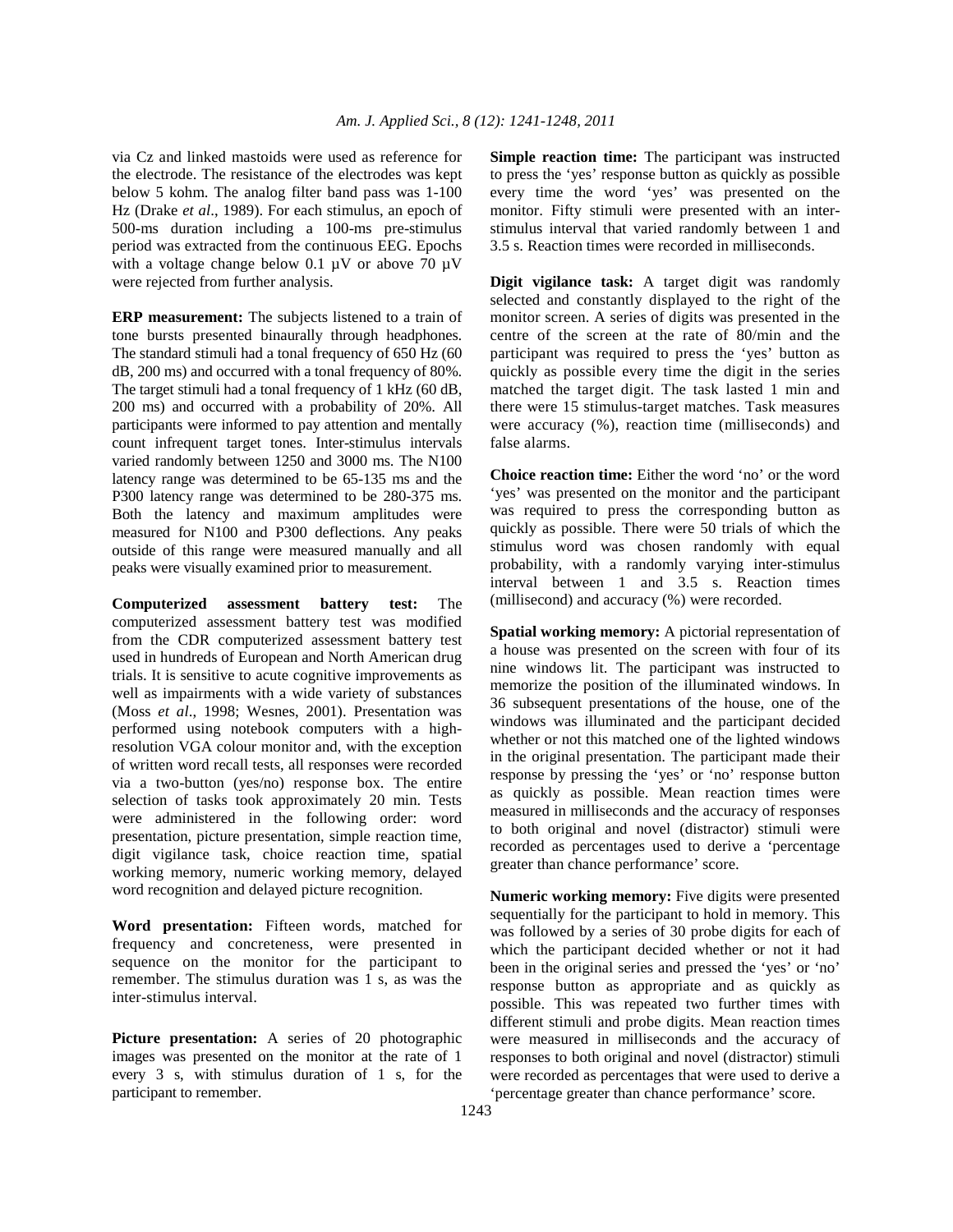**Delayed word recognition:** The original words and 15 distractor words were presented one-at-a-time in randomized order. For each word, the participant indicated whether or not she recognized it as being included in the original list of words by pressing the 'yes' or 'no' button as appropriate and as quickly as possible. Mean reaction times were measured in milliseconds and the accuracy of responses to both original and novel (distractor) stimuli were recorded as percentages that were used to derive a 'percentage greater than chance performance' score.

**Delayed picture recognition:** The original pictures and 20 distractor pictures were presented one-at-a-time in a randomized order. For each picture, participants indicated whether or not it was recognized as being from the original series by pressing the 'yes' or 'no' button as appropriate and as quickly as possible. Mean reaction times were measured in milliseconds and the accuracy of responses to both original and novel (distractor) stimuli were recorded as percentages that were used to derive a 'percentage greater than chance performance' score.

**Statistical analysis:** Comparison between doses was made using Analysis of Variance (ANOVA) and followed the recommendations of Keppel and Wickens (2004), with planned comparison being made between the placebo and each of the two active treatments utilizing t tests. Statistical significance was regarded at  $p$ -value  $< 0.05$ 

### **RESULTS**

**Demographic data of subjects:** The baseline data about characteristic of subjects in all groups were shown in Table 1. No significant difference of all parameters among various groups was observed.

**Effect of** *Zingiber officinale* **on event-related potential components (ERP):** The effects of *Zingiber officinale* on ERP components were shown in Table 2 and Fig. 2. The pre-dose baseline data of latency and amplitude of both N100 and P300 of various groups showed no significant difference  $[f(2,57) = 0.3765, p =$ 0.6879;  $f(2,57) = 0.1865$ ,  $p = 0.8303$ ;  $f(2,57) = 0.0408$ ,  $p = 0.9600$  and  $f(2,57) = 0.0138$ ,  $p = 0.9863$ , respectively]. It was found that when the treatment was prolonged further to 3 months, the subjects who received *Zingiber officinale* at doses of 400 and 800 mg showed the enhanced amplitudes of both N100 ( $t =$ 3.6444,  $p = 0.0004$ ;  $t = 4.1137$ ,  $p = 0.0001$ ) and P300 (t  $= 2.1654$ ,  $p = 0.0183$ ;  $t = 3.2504$ ,  $p = 0.0012$ ) respectively compared to placebo treated group.



Fig. 2: Average waveforms of the auditory event related potential at electrode Cz at various periods of treatment; (a) Pre-dose baseline, (b) 3rd month after substance administration

| Table 1: Demographic data of subjects |  |  |  |  |  |  |  |
|---------------------------------------|--|--|--|--|--|--|--|
|---------------------------------------|--|--|--|--|--|--|--|

| Baseline data                                                     | Placebo           | $400 \text{ mg}$ | $800$ mg          |  |
|-------------------------------------------------------------------|-------------------|------------------|-------------------|--|
| Age (years)                                                       | $53.92 \pm 3.82$  | $54.33 \pm 4.12$ | $54.33 \pm 3.17$  |  |
| Education (years)                                                 | $5.50 \pm 3.70$   | $5.40 \pm 3.68$  | $5.15 \pm 2.74$   |  |
| Full scale IO                                                     | 98.95±4.42        | $99.75 + 4.23$   | $98.85 \pm 6.01$  |  |
| Blood sugar                                                       | $90.06 \pm 8.45$  | 89.10±13.08      | $91.15 \pm 10.16$ |  |
| Body mass index                                                   | $21.95 \pm 1.90$  | $22.78 \pm 2.06$ | $23.12 + 1.83$    |  |
| Systolic blood                                                    |                   |                  |                   |  |
| pressure (mmHg)                                                   | $121.00 \pm 7.72$ | $117. \pm 8.49$  | $117.85 \pm 9.76$ |  |
| Diastolic blood                                                   |                   |                  |                   |  |
| pressure (mmHg)                                                   | $82.25 \pm 2.53$  | $82.80 \pm 2.73$ | $80.50 \pm 3.73$  |  |
| Menstrual                                                         |                   |                  |                   |  |
| cessation (years)                                                 | $3.95 \pm 1.60$   | $3.75 \pm 1.48$  | $4.05 + 1.57$     |  |
| Data were presented as mean $\pm$ SD. f and p-value were compared |                   |                  |                   |  |

between groups  $(n = 20/\text{group})$ 

Table 2: Effect of *Zingiber officinale* on event-related potential

|                            | $\cdot$          |                         |                         |
|----------------------------|------------------|-------------------------|-------------------------|
| Wave                       |                  | Pre-dose baseline score | Post-dose score 3 month |
| N <sub>100</sub> latency   | Placebo          | $116.80 \pm 1.385$      | $112.50 \pm 8.26$       |
|                            | $400 \text{ mg}$ | 114.35±11.44            | $108.45 \pm 10.06$      |
|                            | $800 \text{ mg}$ | $114.05 \pm 8.31$       | $102.75 + 9.83$ ***     |
| N <sub>100</sub> amplitude | Placebo          | $5.70 + 10.08$          | $5.50+1$                |
|                            | $400 \text{ mg}$ | $5.90 \pm 1.37$         | $6.70 \pm 1.03$ ***     |
|                            | $800 \text{ mg}$ | $5.75 \pm 1.29$         | $7.05 \pm 1.31***$      |
| P300 latency               | Placebo          | $332.70 \pm 12.96$      | $331.50 \pm 15.58$      |
|                            | $400 \text{ mg}$ | $332.25 \pm 13.81$      | 319.95±15.29*           |
|                            | $800 \text{ mg}$ | 332.90+10.20            | 315.30±11.26***         |
| P300 amplitude             | Placebo          | $7.25 \pm 1.10$         | $7.15 \pm 1.20$         |
|                            | $400 \text{ mg}$ | $7.25 \pm 1.01$         | $8.00 \pm 1.21$ *       |
|                            | $800 \text{ mg}$ | $7.20 \pm 1.10$         | $8.50 \pm 1.35**$       |

The amplitudes and latencies of event-related potential elicited by oddball paradigm at Cz electrode were measured. Data are presented as mean  $\pm$ SD (n = 20/group). \*, \*\*, \*\*\*= P-value < 0.05, 0.01 and 0.001 compare to placebo treated group respectively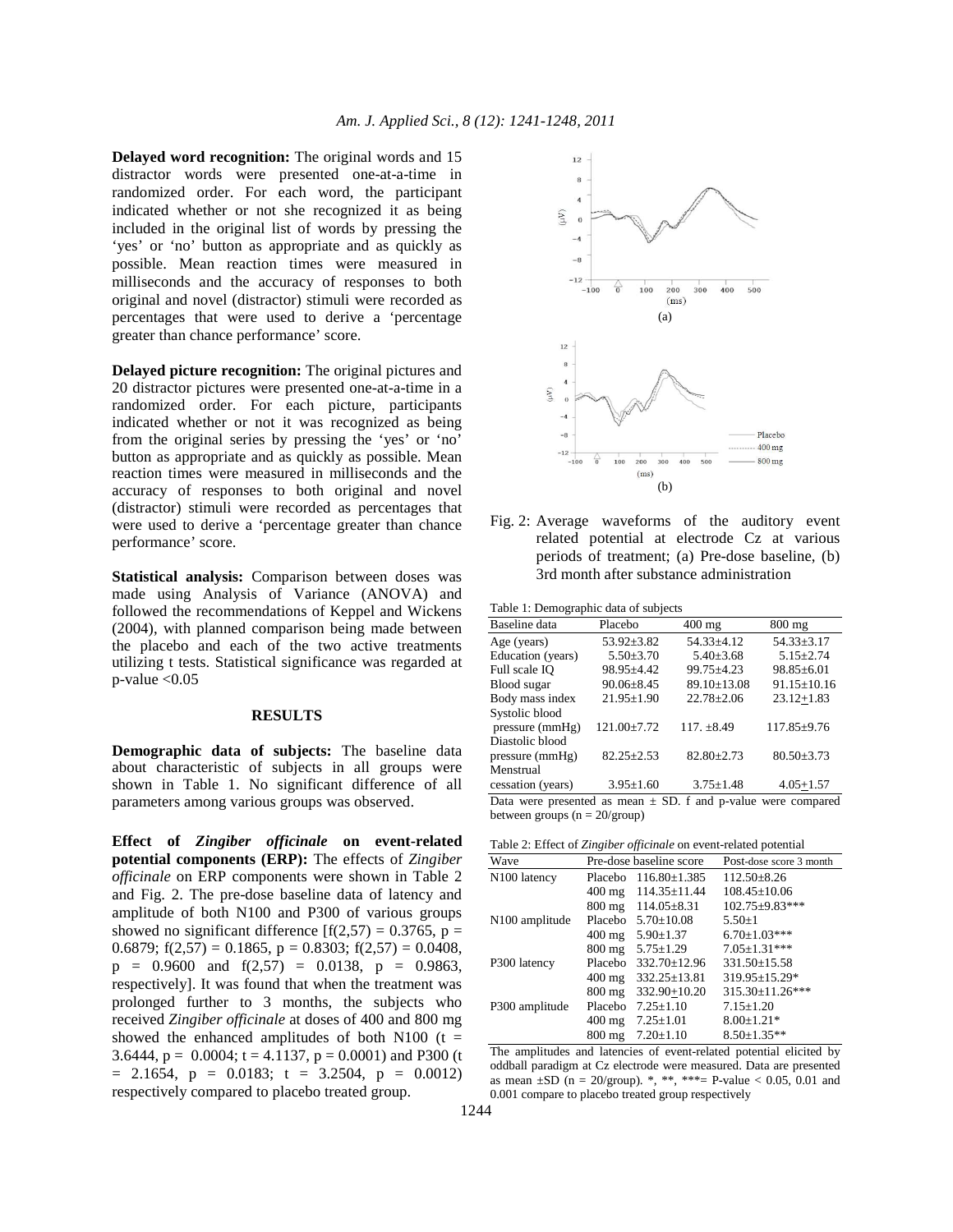Table 3: Effect of *Zingiber officinale* on working memory assessing via computerized battery test

|                       |                         |                     | Post-dose              |
|-----------------------|-------------------------|---------------------|------------------------|
| Measurement           | Pre-dose baseline score |                     | score 3 month          |
| 1.Word                | Placebo                 | 72.99±8.97          | $75.00 \pm 9.70$       |
| recognition           | $400$ mg                | $74.83 \pm 8.27$    | $81.10 \pm 6.36*$      |
| (% accuracy)          | 800 <sub>mg</sub>       | 74.83±13.39         | 85.07±6.85***          |
| 2. Word               | Placebo                 | 1242.56±217.14      | 1241.26±201.04         |
| recognition           | $400$ mg                | 1226.06±161.82      | 1092.20±94.84**        |
| reaction time (msec.) | 800 <sub>mg</sub>       | 1261.14±176.75      | $1077.15 \pm 100.74**$ |
| 3.Simple              | Placebo                 | 619.05±222.35       | 621.70±146.77          |
| reaction time         | $400$ mg                | $616.25 \pm 195.39$ | 583.00±160.06          |
| (msec.)               | 800 <sub>mg</sub>       | 623.25±191.43       | 568.35±59.91           |
| 4.Digit vigilance     | Placebo                 | $43.35 \pm 6.84$    | $43.75 \pm 6.47$       |
| (%accuracy)           | $400$ mg                | $42.90 \pm 5.05$    | 43.55±4.97             |
|                       | 800 <sub>mg</sub>       | $44.75 \pm 5.63$    | 50.35±5.62***          |
| 5.Digit Vigilance     | Placebo                 | 631.65±140.92       | $627.20 \pm 109.61$    |
| reaction time         | $400$ mg                | 620.00±122.74       | 546.95±39.74**         |
| (msec.)               | 800 <sub>mg</sub>       | 623.75±109.55       | 516.00±69.15***        |
| 6. Digit vigilance    |                         |                     |                        |
| false alarma number   | Placebo                 | $8.85 \pm 2.39$     | $8.2 \pm 1.39$         |
|                       | $400$ mg                | $8.85 \pm 2.18$     | $7.05{\pm}1.43**$      |
|                       | 800 <sub>mg</sub>       | $8.65 \pm 2.13$     | $6.75 \pm 1.29$ ***    |
| 7. Choice reaction    | Placebo                 | 79.90±7.40          | $80.45 \pm 7.18$       |
| time                  | $400$ mg                | $80.00 \pm 8.86$    | $88.15 \pm 8.17**$     |
| (% accuracy)          | 800 <sub>mg</sub>       | $79.05 \pm 8.53$    | 91.25±10.25***         |
| 8.Choice reaction     | Placebo                 | 976.00±168.70       | 967.45±108.52          |
| time response         | $400$ mg                | 964.55±191.10       | 880.95±100.66**        |
| (msec.)               | 800 <sub>mg</sub>       | 980.35±197.24       | 860.65±108.11**        |
| 9.Numeric             | Placebo                 | 73.90±10.40         | 75.95±10.73            |
| working memory        | $400$ mg                | $75.50 \pm 8.67$    | 83.95±9.19**           |
| (% accuracy)          | 800 <sub>mg</sub>       | 76.45±9.69          | 84.90±5.66**           |
| 10.Numeric            | Placebo                 | 1334.50±226.25      | 1322.60±171.31         |
| working memory        | $400$ mg                | 1339.40±234.61      | 1310.70±174.98         |
| reaction time (msec.) | 800 <sub>mg</sub>       | 1335.60±260.95      | 1305.65±214.19         |
| 11. Picture           | Placebo                 | 72.99±8.97          | 75.00±9.71             |
| recognition           | $400$ mg                | $74.83 \pm 8.27$    | $81.10 \pm 6.37$       |
| (%accuracy)           | 800 <sub>mg</sub>       | 74.83±13.39         | 85.07±6.86***          |
| 12.Picture            | Placebo                 | 1256.88±239.51      | 1241.26±201.04         |
| recognition           | $400$ mg                | 1224.88±185.08      | 1092.20±94.84          |
| reaction time(msec.)  | 800 <sub>mg</sub>       | 1234.61±197.52      | 1077.15±100.74**       |
| 13. Spatial           | Placebo                 | $66.25 \pm 6.64$    | $67.10 \pm 4.62$       |
| working memory        | $400$ mg                | $66.11 \pm 5.47$    | 70.73±4.37**           |
| (% accuracy)          | 800 <sub>mg</sub>       | $66.33 \pm 6.88$    | 71.90±3.51***          |
| 14. Spatial           | Placebo                 | 1799.25±33.45       | 1821.30±289.87         |
| working memory        | 400 <sub>mg</sub>       | 1784.30±191.92      | 1695.65±255.55         |
| reaction time(msec.)  | 800 <sub>mg</sub>       | 1712.75±219.45      | 1467.85±197.52 ***     |

Subjects were measured power of attention, continuity of attention, speed of memory and quality of memory by using computerized battery test. Data are presented as mean  $\pm$  SD (n=20/group). \*, \*\*, \*\*\*= P-value  $< 0.05$ , 0.01 and 0.001 compare to placebo treated group respectively

 The current data also showed that subjects who received *Zingiber officinale* at dose of 800 mg significantly decreased the latencies of both N100 ( $t =$ 3.3936,  $p = 0.0008$ ) and P300 (t = 3.7677,  $p = 0.0003$ ) compared to placebo treated group. However, the participants who obtained *Zingiber officinale* at dose of 400 mg showed the significant change only in P300 latency ( $t = 2.3654$ ,  $p = 0.0116$ ) compared to placebo treated group while no significant reduction of N100 latency was observed.

### **Effect of** *Zingiber officinale* **on working memory**

Prior to the determination of *Zingiber officinale* on working memory, baseline data and mean pre-dose raw baseline scores for all three conditions (placebo, 400 and 800 mg *Zingiber officinale* ) for each individual task scores were subjected to a one-way ANOVA. No significant changes of all parameters were observed.

 Mean raw baseline scores and changes from baseline scores for each condition across each session are presented in the Table 3. It was found that at 3 months, subjects who consumed *Zingiber officinale* at dose of 400 mg/day decreased the reaction time of word recognition time (t = 2.9989,  $p = 0.0024$ ), digit vigilance test (t=3.0781,  $p= 0.0019$ ) and choice reaction time (t = 2.6134,  $p = 0.0064$ ) and increased % accuracy of word recognition (t = 2.3483,  $p = 0.0121$ ), choice reaction (t = 3.1633,  $p = 0.0015$ ), numeric working memory ( $t = 2.5332$ ,  $p = 0.0078$ ) and spatial working memory ( $t = 2.5505$ ,  $p = 0.0075$ ). The subjects who had consumed the plant extract at dose of 800 mg/day significantly increased %accuracy of word recognition  $(t = 3.7911, p = 0.0003)$ , digit vigilance  $(t = 3.4431, p = 1.0003)$ 0.0007), choice reaction time (t =  $3.8575$ , p = 0.0002), numeric working memory ( $t = 3.3002$ ,  $p = 0.0011$ ), picture recognition ( $t = 3.4512$ ,  $p = 0.0007$ ) and spatial working memory ( $t = 3.6946$ ,  $p = 0.0003$ ) and decreased the reaction times of numerous parameters including word recognition (t =  $3.2638$ , p = 0.0012), digit vigilance (t =  $3.8371$ , p = 0.0002), choice reaction time (t = 3.1178, p = 0.0017), picture recognition (t = 2.8422,  $p = 0.0036$ ) and spatial working memory (t = 3.9179,  $p = 0.0002$ ). Therefore, our data suggested that the plant extract at doses used in this study significantly improved the following parameters (1) power of attention indicating by the decreased reaction times of simple reaction time, choice reaction time and digit vigilance tests, (2) the continuity of attention or accuracy of attention reflecting by the elevation of %accuracy of the parameters mentioned above (3) the speed of memory which indicated by the reduction of reaction time of another parameters mentioned the computerized battery test used in this study (4) quality of memory indicating by the %accuracy of the same parameters as mentioned in 3).

## **DISCUSSION**

 Our data clearly demonstrated the cognitive enhancing effect of ginger extract in the postmenopausal women. The consumption of ginger rhizome extract for 3 months significantly enhanced both attention and working memory.

 Presently, it is well established that the components of Event Related Potential (ERP) were sensitive to attention and working memory demand of task (Gevins *et al*., 1996; McEvoy *et al*., 1998). It was reported that a large positive voltage deflection in an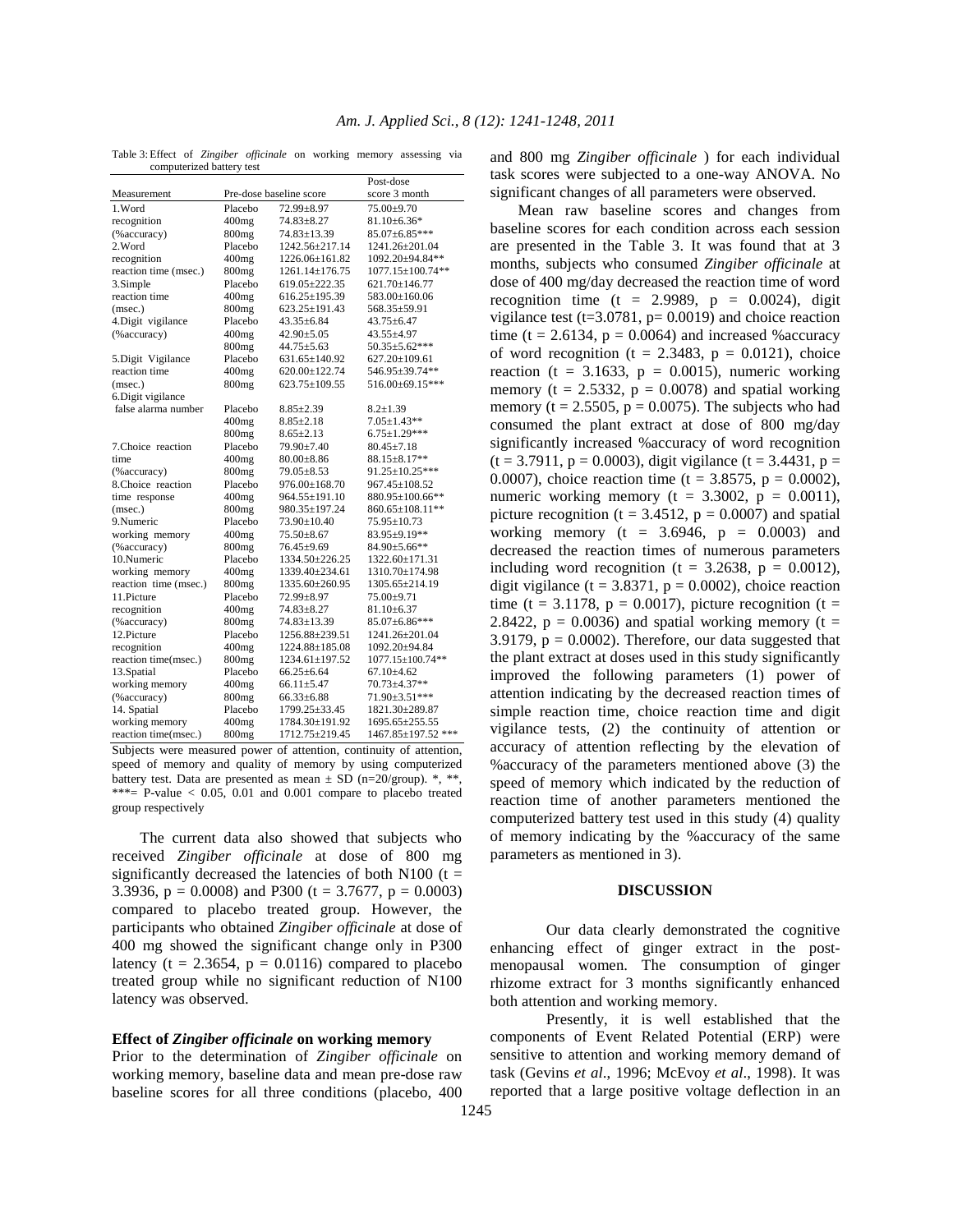interval between 300-500 ms following stimulus onset which known as P3 or P300 (Picton, 1992) was corresponding to mental process such as recognition, categorization of stimuli and expectancy or short-term memory. The amplitude of this wave was correlated with individual differences in working memory capacity (Nittono *et al*., 1999) while its latency was regarded as a measurement of relative timing of the stimulus evaluation process which in turn indicated stimulus evaluating time (Rugg and Coles, 1995). In addition, it was also reported that N100 latency reflected process of activation of attention, analysis of information on physical characteristics of the sound while its amplitude was associated with the enhanced memory performance (Parageorgiou *et al*., 2009) such as attention (Picton and Hillyard, 1974), expectancy (Starr *et al*., 1997) and tasks involving short-term memory (Kaufman *et al*., 1992).

 In addition to the event related potential, reaction time and %accuracy of numerous psychological tests were also used as validated tools for assessing attention and memory. It was reported that power of attention could be evaluated using reaction time in choice reaction time and digit vigilance tests while continuity of attention was also able to be evaluated by using the %accuracy tests mentioned earlier. Moreover, speed and quality of memory were also evaluated by using reaction time and %accuracy of numeric working memory, spatial memory and word and picture recognition (Kennedy *et al*., 2007). It was reported that lateral prefrontal cortex and monoamine system especially dopamine and norepinephrine played an important role on the numeric, word and picture recognition memory (D'Esposito *et al*., 1999; Smith and Jonides, 1999) while acetylcholine and serotonin in hippocampus simultaneously activated during performing spatial working memory (Moser and Moser, 1998; Stancampiano *et al*., 1999).

 Previous studies also demonstrated that ginger or *Zingiber officinale* could enhance the level of norepinephrine, epinephrine, dopamine and serotonin contents in cerebral cortex and hippocampus (Waggas, 2009), the areas contributing the important role on working memory (D'Esposito *et al*., 1999; Smith and Jonides, 1999; Moser and Moser, 1998; Stancampiano *et al*., 1999). It also enhanced the memory performance induced by cerebral ischemia by decreasing infarct volume in both cortical and subcortical area (Watthanatorn *et al*., 2011). Furthermore, it could suppress AChE activity (Oboh *et al*., 2010). Therefore, taken all together, we suggest that the cognitive enhancing effect of *Zingiber officinale* might be partly associated with the modulation effect of this plant

extract on the alteration of both monoamine system and the cholinergic system in cerebral cortex and hippocampus. However, the precise underlying mechanism is still required for further investigation.

# **CONCLUSION**

 In conclusion, the present study demonstrates that *Zingiber officinale* extract is the potential candidate cognitive enhancer for post-menopausal women. However, the precise underlying mechanism and the possible active ingredient further investigations are still required.

## **ACKNOWLEDGEMENT**

 This study was supported by The Integrative Complimentary Alternative Medicine Research Group and Graduate School, Khon Kaen University, Thailand Institute of Scientific and Technological Research, Pathumthani.

#### **REFERENCES**

- Anderson, G.L., H.L. Judd, A.M. Kaunitz, D.H. Barad and S.A. Beresford *et al*., 2003. Effects of estrogen plus progestin on gynecologic cancers and associated diagnostic procedures: The Women's Health Initiative randomized trial. JAMA, 290: 1739-1748. DOI: 10.1001/jama.290.13.1739
- Beral, V., 2003. Breast cancer and hormonereplacement therapy in the million women study. Lancet, 362: 419-427. DOI: 10.1016/S0140- 6736(03)14592-8 PMID: 12927427
- Beral, V., D. Bull, J. Green and G. Reeves, 2007. Ovarian cancer and hormone replacement therapy in the million women study. Lancet, 369: 1703-1710. DOI: 10.1016/S0140-6736(07)60534-0 PMID: 17512855
- Borrelli, F. and E. Ernst, 2010. Alternative and complementary therapies for the menopause. Maturitas, 66: 333-343. DOI: 10.1016/j.maturitas.2010.05.010 PMID: 20580501
- Calle, E.E., H.S. Feigelson, J.S. Hildebrand, L.R. Teras and M.J. Thun *et al*., 2009. Postmenopausal hormone use and breast cancer associations differ by hormone regimen and histologic subtype. Cancer, 115: 936-945. DOI: 10.1002/cncr.24101 PMID: 19156895
- D'Esposito, M., B.R. Postle, D. Ballard and J. Lease, 1999. Maintenance versus manipulation of information held in working memory: An eventrelated fMRI study. Brain Cogn., 41: 66-86. DOI: 10.1006/brcg.1999.1096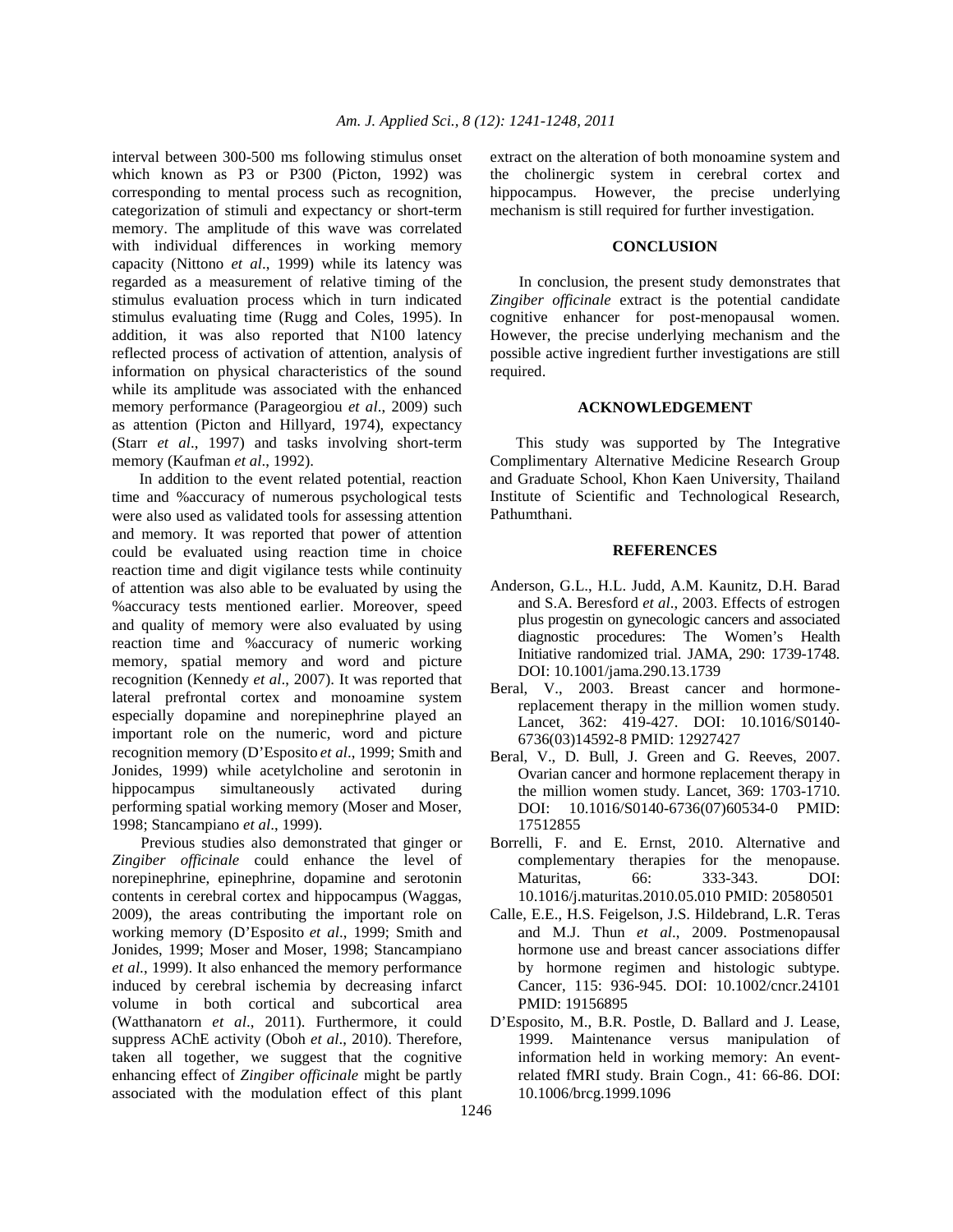- Daniel, J.M. and J. Bohacek, 2010. The critical period hypothesis of estrogen effects on cognition: Insights from basic research. Biochim. Biophys. Acta, 1800: 1068-1076. DOI: 10.1016/j.bbagen.2010.01.007
- Drake, M.E., A. Pakalnis and H. Padamadan, 1989. Long-latency auditory event related potentials in migraine. Headache, 29: 239-241. PMID: 2714975
- Gevins, A., M.E. Smith, J. Le, H. Leong and J. Bennett *et al*., 1996. High resolution evoked potential imaging of the cortical dynamics of human working memory. Electroencephalogr Clin. Neurophysiol., 98: 327-348. DOI: 10.1016/0013- 4694(96)00288-X
- Greendale, G.A., R.G. Wight, M.H. Huang, N. Avis and E.B. Gold *et al*., 2010. Menopause-associated symptoms and cognitive performance: Results from the study of women's health across the nation. Am. J. Epidemiol., 171: 1214-1224. DOI: 10.1093/aje/kwq067
- Halbreich, U., L.A. Lumley, S. Palter, C. Manning and F. Gengo *et al*., 1995. Possible acceleration of age effects on cognition following menopause. J. Psychiatr. Res., 29: 153-163. DOI: 10.1016/0022- 3956(95)00005-P
- Hildebrand, J.S., S.M. Gapstur, H.S. Feigelson, L.R. Teras and M.J. Thun *et al*., 2010. Postmenopausal hormone use and incident ovarian cancer: Associations differ by regimen. Int. J. Cancer, 127: 2928-2935. DOI: 10.1002/ijc.25515 PMID: 20560136
- Kaufman, L., S. Curtis, J.Z. Wang and S.J. Williamson, 1992. Changes in cortical activity when subjects scan memory for tones. Electroencephalogr. Clin. Neurophysiol., 82: 266-284. DOI: 10.1016/0013- 4694(92)90107-S PMID: 1372548
- Keith, S., 2006. Ginger. In: Medicinal Seasoning. Medspice CC, Cape Town. pp: 93-94.
- Kennedy, D.O., A.B. Scholey, L. Drewery, V.R. Marsh and B. Moore *et al*., 2003. Electroencephalograph effects of single doses of Ginkgo biloba and Panax ginseng in healthy young volunteers. Pharmacol. Biochem. Behav., 75: 701-709. DOI: 10.1016/S0091-3057(03)00120-5
- Kennedy, D.O., P.A. Jackson, C.F. Haskell and A.B. Scholey, 2007. Modulation of cognitive performance following single doses of 120 mg Ginkgo biloba extract administered to healthy young volunteers. Hum. Psychopharmacol. Clin. Exp., 22: 559-566. DOI: 10.1002/hup.885 PMID: 17902186
- Keppel, G. and T.D. Wickens, 2004. Design and Analysis: A Researcher's Handbook. 4th Edn.,

Pearson Prentice Hall, New Jersey, ISBN: 9780135159415, pp: 611.

- Khoo, S.K., S. O'Neill, G. Byrne, R. King and C. Travers *et al*., 2010. Postmenopausal hormone therapy and cognition: Effects of timing and treatment type. Climacteric, 13: 259-264. DOI: 10.3109/13697130903370316 PMID: 19886816
- Kronenberg, F. and A. Fugh-Berman, 2002. Complementary and alternative medicine for menopausal symptoms: A review of randomized, controlled trials. Ann. Intern. Med., 137: 805-813. PMID: 12435217
- Langner, E., S. Greifenberg and J. Gruenwald, 1998. Ginger: History and use. Adv. Ther., 15: 25-44. PMID: 10178636
- Low, D.T., 2005. Menopause: A review of botanical dietary supplements. Am. J. Med., 118: 98-108. PMID: 16414334
- McEvoy, L.K., M.E. Smith and A. Gevins, 1998. Dynamic cortical networks of verbal and spatial working memory: Effects of memory load and task practice. Cereb. Cortex, 8: 563-574. DOI: 10.1093/cercor/8.7.563
- Moser, M.B. and E.I. Moser, 1998. Functional differentiation in the hippocampus. Hippocampus, 8: 608-619. PMID: 9882018
- Moss, M.C., A.B. Scholey and K. Wesnes, 1998. Oxygen administration selectively enhances cognitive performance in healthy young adults: A placebo-controlled double-blind crossover study. Psychopharmacology (Berl), 138: 27-33. DOI: 10.1007/s002130050641 PMID: 9694523
- Nittono, H., Y. Nageishi, Y. Nakajima and P. Ullsperger, 1999. Event-related potential correlates of individual differences in working memory capacity. Psychophysiology, 36: 745-754. DOI: 10.1111/1469-8986.3660745 PMID: 10554588
- Oboh, G., A.O. Ademiluyi, A.J. Akinyemi, 2010. Inhibition of Acetylcholinesterase Activities and Some Pro-oxidant Induced Lipid Peroxidation in rat Brain by two Varieties of Ginger (Zingiber officinale). Exp. Toxicol. Pathol. DOI: 10.1016/j.etp.2010.09.004 PMID: 20952170
- Parageorgiou, C., G.A. Giannakakis, K.S. Nikita, D. Anagnostopoulos and G.N. Papadimitriou *et al*., 2009. Abnormal auditory ERP N100 in children with dyslexia: Comparison with their control siblings. Behav. Brain Funct., 5: 26-26. DOI: 10.1186/1744-9081-5-26
- Perfect, T.J. and E.A. Maylor, 2000. Models of Cognitive Aging. 1st Edn., Oxford University Press, New York, ISBN: 0198524382, pp: 310.